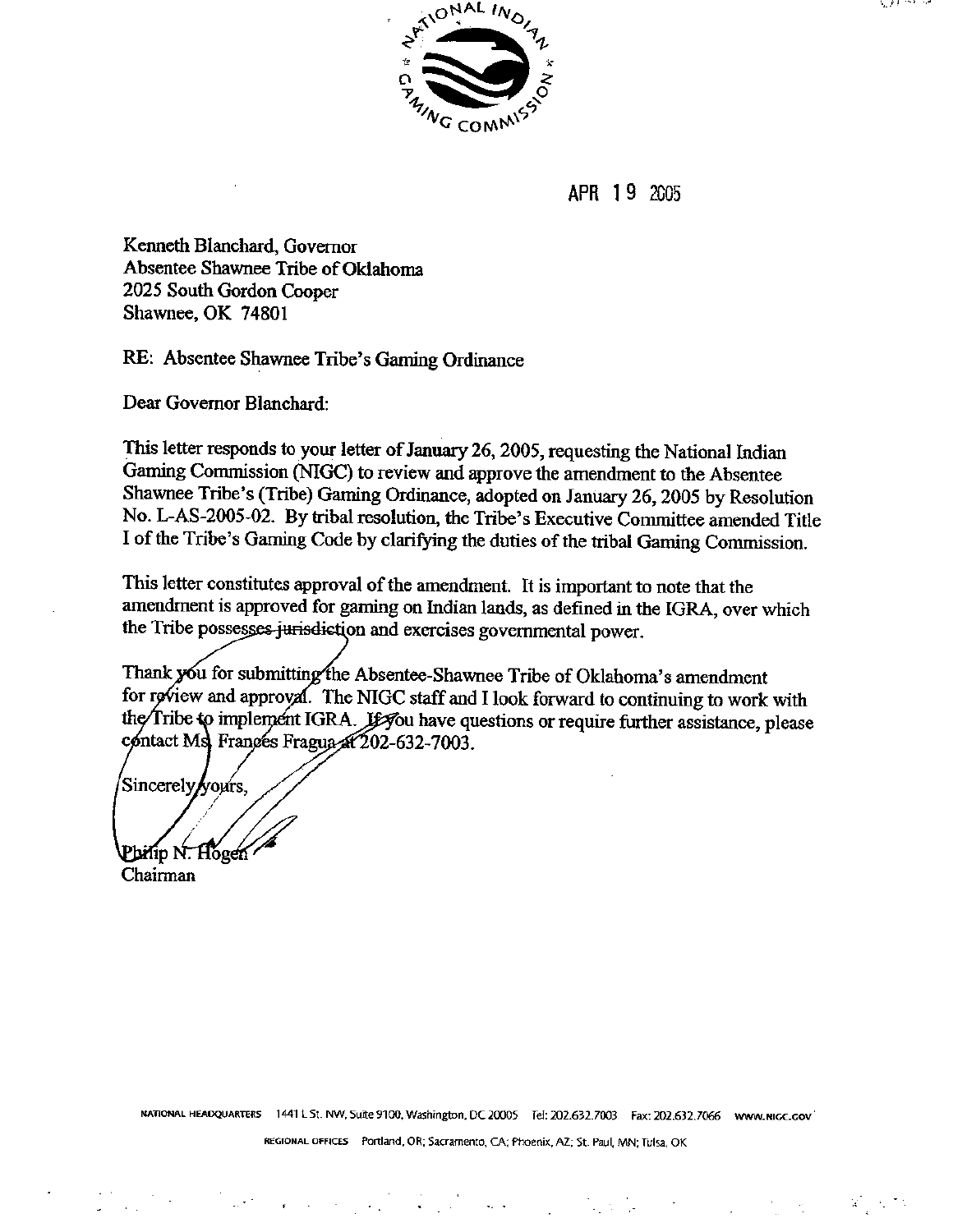### **LEGISLATIVE**

#### **RESOLUTION NO. L-AS-2005-02**

#### ABSENTEE SHAWNEE TRIBE OF OKLAHOMA

#### REGULAR EXECUTIVE COMMITTEE MEETING

#### **JANUARY 26, 2005**

#### A RESOLUTION DULY ADOPTED BY THE EXECUTIVE COMMITTEE OF THE ABSENTEE SHAWNEE TRIBE OF OKLAHOMA REVISING AND AMENDING THE ABSENTEE SHAWNEE TRIBE OF INDIANS OF OKLAHOMA GAMING ORDINANCE.

- WHEREAS, the Absence Shawnee Tribe of Oklahoma is a federally recognized Indian tribe exercising all inferent sovereign rights from time immembrant and
- WHEREAS, the Absentee Shawnee Tribe of Oktabours has a Constitution approved by the Department of the Interior, last amended in August 1988; and 3
- WHEREAS, the Executive Committee of the Alliande Statione (fibe of Oklahoma's empowered<br>Ox the Constitution to speak and alliance of differentiation the name of, and on behalf of the Absentee-Shawite a fire of or a man and
- WHEREAS, or is the responsibility of the Hxendive Committee to uphold its constitutional responsibility fo the Tribe and its membership as the highest pricitity; and
- WHEREAS, it is necessary to amend from time to time certain laws and ordinances of the Tribe;
- WHEREAS, the Gaming Ordinance needs to be revised and amended to clarify duties of the Gaming Commission, and
- WHEREAS, the Executive Committee would adopt the revisions and amendments in the form attached hereto as Exhibit "A" to the Tribal Gaming Ordinance, and
- WHEREAS, further submit the amendments and revisions to the National Indian Gaming Commission for approval.
- NOW THEREFORE BE IT RESOLVED that the Executive Committee of the Absentee-Shawnee Tribe of Oklahoma hereby revising and amending the Absentee Shawnee Tribe of Indians of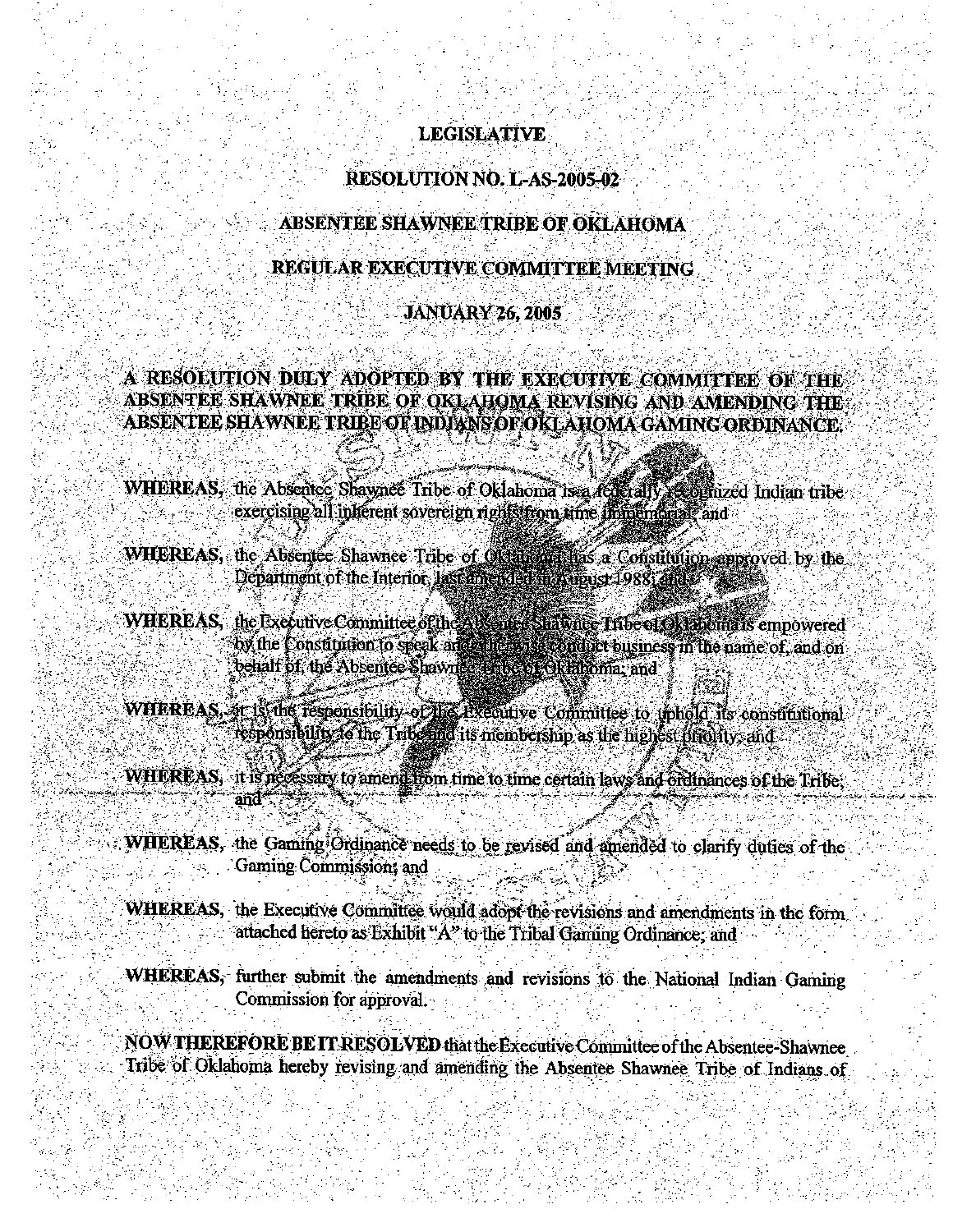### Oklahoma Gaming Ordinance.

January 26, 2005 Resolution No. L-AS-2005-02 Page 2 of 2

FER 2009.

## **CERTIFICATION**

We, Kenneth Blanchard, Governor and Marian Reeves, Secretary of the Absentee Shawnee Tribe of Oklahoma, do hereby certify that this Resolution No. L-AS-2005-02 to be a true and exact copy as approved by the Executive Committee of the Absentee Shawnee Tribe of Oklahoma at a duly called meeting held on January 26, 2005, there being a quorum present, by vote of 4 in favor, 0 opposed, and 0 abstentions, as follows: Lt. Covernor Daugherty: Yes, Secretary Reeves: Yes, Treasurer Ellis: Yes, Representative Nuckolls: Yes, Governor's vote, if required, ÑA.

KENNETH BLANCHARD, Governor

*UNREEV* 

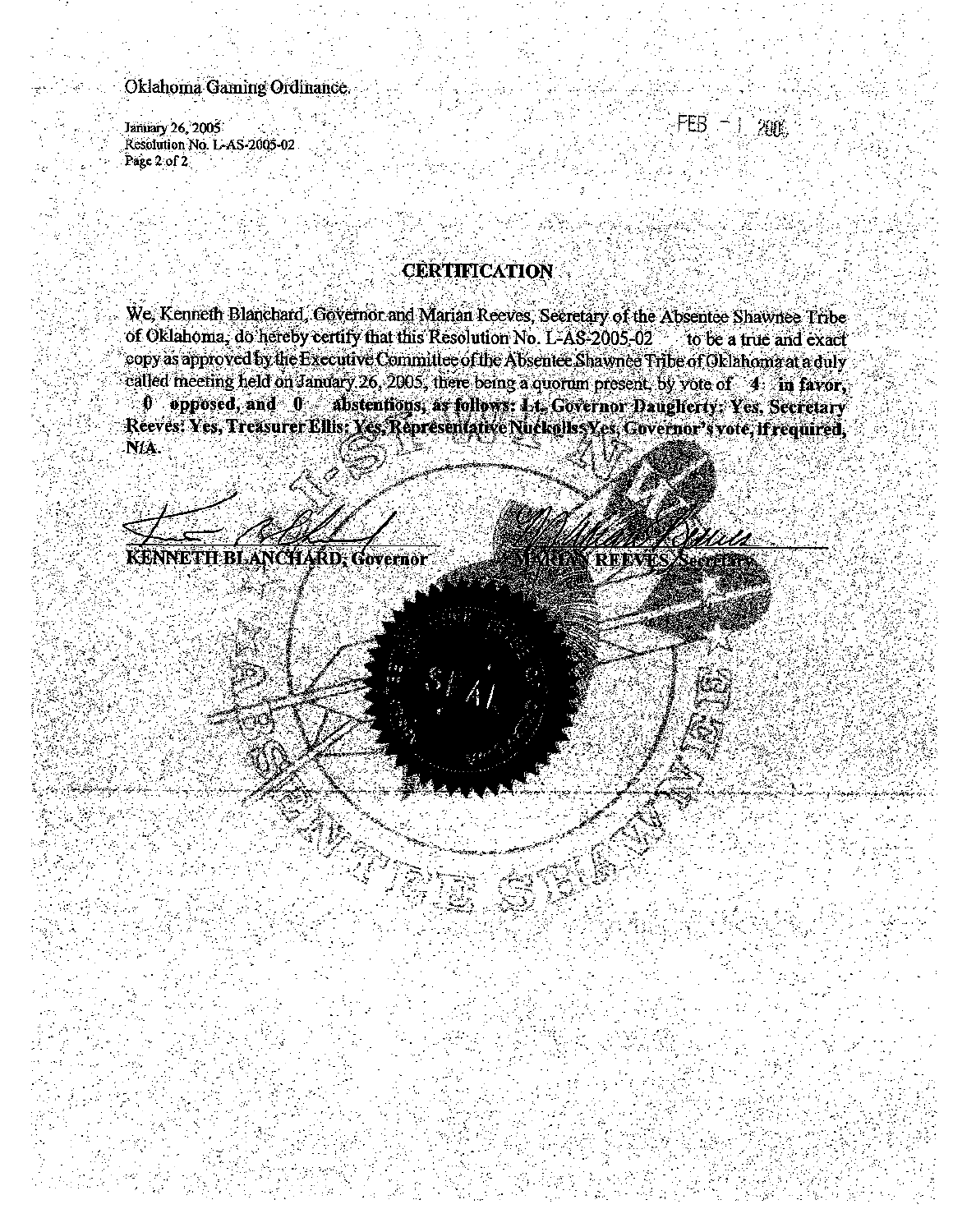## **ABSENTEE SHAWNEE TRXBE OF OKLAHOMA GAMING ORDINANCE: Revised and amended January 2005**

# **TITLE I** - **DEVELOPMENT, ADMIMSTRATION AND ENFORCEMENT**

# **<u>Section 101</u>: Absentee Shawnee Tribe Gaming Commission Established.</u>**

**In order to provide for the orderIy development, administration and regulation of dl Absentee Shawnee Tribe of Oklahoma gaming enterprises, there is established the**  Absentee Shawnee Tribal Gaming Commission. The Absentee Shawnee Tribal Governor **shdl nominate persons to serve as Gaming Commissioners, subject to** confirmation **by**  the Tribal Executive Committee. The Gaming Commission shall consist of three (3) duly **appointed, part-time gaming comfllissioners, as well as full-time staff departments including, but not limited to, Executive Director, Compliance, Surveillance, Background Licensing,** Internal **Audit,** and **any other departments or divisions that may be required in order to accommodate** future **gaming enterprise** growth. **The Gaming Commissioners**  shall recommend, and the Governor shall appoint, a Gaming Commission Executive **Director. The Gaming Commission Executive Dimtor shalt report to and receive guidance hm the Governor and** the **Executive Committee on a regular basis. Under the diction of the Gaming Commission Executive Director, ~e gaming commission** fuUtime staff shall monitor the tribe's gaming enterprise(s) for compliance with all National **hdian Gaming Commission (NIGC)** and **tribally prescribed rules, regulations, and policies; track,** audit, **and recommend annual external audit contracts, and verify** all **gaming revenues; prepare appropriate annual Gaming Commission budgets, hire and staff all Gaming Commission departments and divisions for all Absentee Shawnee Tribal gaming enterprises;** inspect **and supervise** the **installation of** all **gaming equipment; perform background investigations of gaming enterprise employees and gaming enterprise vendors; recommend** the **ismaace of, or denial of, Absentee Shawnee Tribal**   $gamma$  ficenses; recommend the suspension or revocation of existing gaming licenses; as **c** we well as any other duties prescribed by the Absentee Shawnee Tribal Executive Shawnee Tribal Executive **Tribal Executive Committee either orally or ip writing.** 

**A Gaming Commissioner shall be a lay member of the tribal** community, **or a non-tribal**  member closely associated with the Absentee Shawnee Tribe. All Gaming **CoMfnissioners shall** *me* **in a part-time capacity only, and any appointment shall be based only on the integrity and qudifications of the appointee, and not on popdarity, as**  *the* **nature of the Gaming Commissioner position is to adjudicate and fairly apply the**  rules, regulations, and policies adopted by the National Indian Gaming Commission, the **State of Oklahoma, and the Absentee Shawnee Tribal Executive Committee, and not to**  represent the tribal community at large. Said Commissioners shall be appointed for a **period of** three **(3) years. h order to maintain continuity, the terns for each Gaming Commissioner should be staggered such that only one Commissioner is replaced each year. A quorum for the conduct of business shall be at least two** (2) **of** the **three (3) member commission, However, changes to the Absentee Shawnee Tribal** Minimum Internal Control Standards or to the Gaming Commission Policies and Procedures must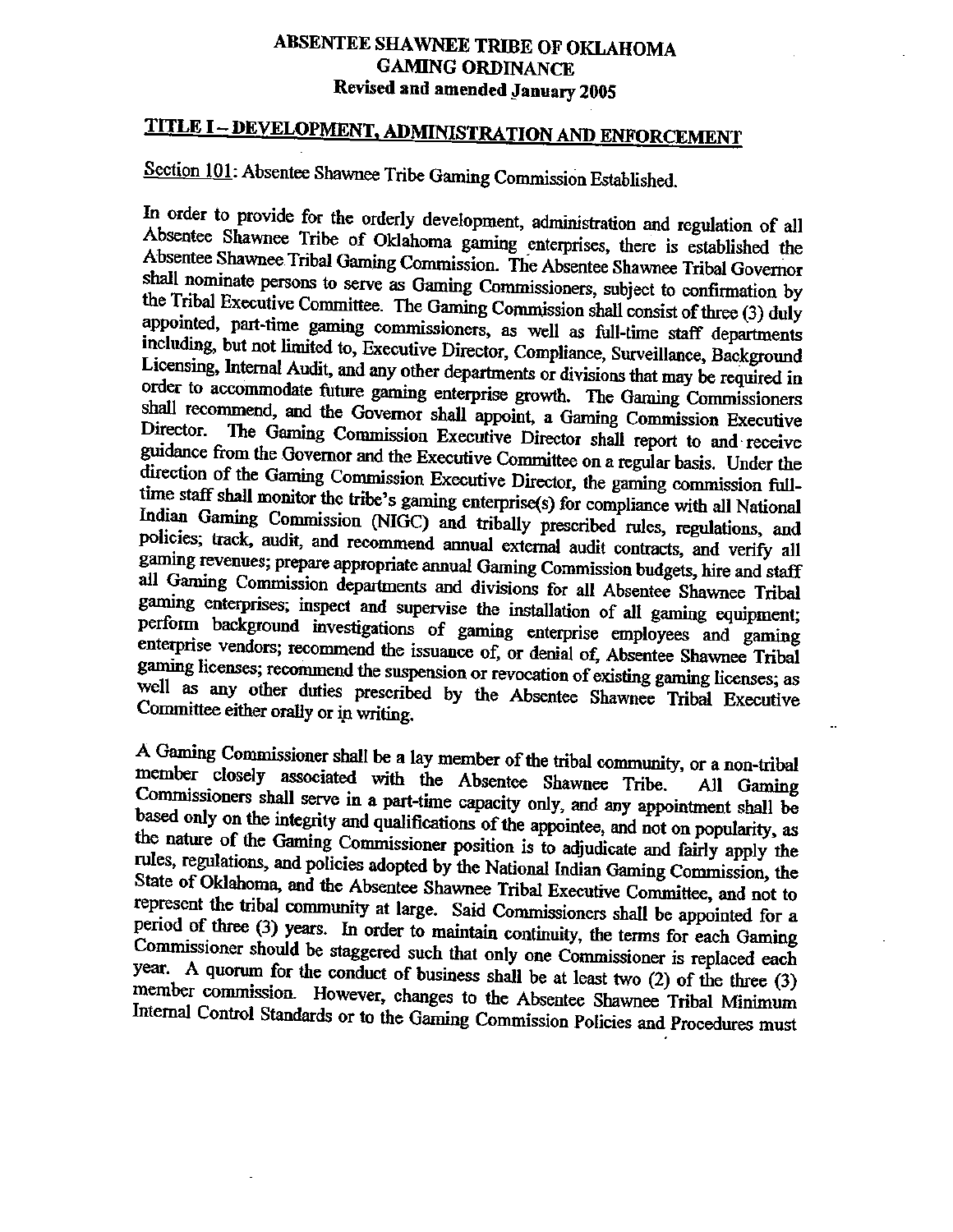**be approved by all three Gaming Commissioners. Each Commissioner is vested** with **one (1) vote for any decision, All Gaming Commissioners, in order to support the high standards and strict compliance required of all other gaming enterprise associates, should be subject to** the **same background investigations and licensing standards as all gaming enterprise and gaming commission employees, and their investigations should be handled in the same manner as any other background investigation, and be conduded by the gaming commission's background investigators. During their three (3) year term in ofice, Gaming Cornmissioners are prohibited from participating in any aspect of gaming in any of the Absentee Shawnee Tribe gaming enterprises and facilities. The Commissioners may be. suspended by the Executive Conunittee for ninety (90) days for cause. During such suspension** the **Executive Corninittee may appoint a qualified person to act as a replacement for the suspended Commissioner.** Further, **should any vacancy occur in the Gaming Commissioner positions, the nomination process shall be initiated** by the Governor and the unexpired portion of the Commissioner's term shall be filled in **the same manner as the initial appointment of a Commissioner.** 

**A Gaming Commissioner's duties and ~spnsibilities are limited and specific in order** *to*  **enable each Commissioner to fairly and im@aIIy review and adjudicate all matters relating to employee, vendor, and gaming enterprise compliance** with **dl established National** Indian **Gaming Commission (NIGC), State of Oklahoma, and tribally prescribed**  rules, regulations, and policies. Gaming Commissioners shall review all employee and **vendor licensing applications and approve the issuance or deny the issuance of** valid **temporary gaming licenses; approve** *or* **deny the suspension or revocation of existing gaming licenses; hear and decide appeals regarding gaming enterprise employee licensing or gaming patron disputes; adjudicate all other matters related to violations of the Absentee Shawnee Tribal** Minimum **Internal Control Stan\* brought before. the Gaming Commissioners by** full-time *Gaming* **Commission departments or divisions; review compliance, and internal and extend audit reports to ensure compliance with NIGC, Oklahoma State; and tribally prescribed rules, regulations, and policies; review surveillance and compliance investigation** reports'; **and, following** EnGC **review of all key**  employee gaming license applications, make final determination regarding the issuance **of permand ghg li-. Gaming Commissioners shall not attempt to** *manage,* . control, manipulate, or influence Absentee Shawnee Tribal gaming enterprise operations **in any way. Gaming Commissioners do** not have **supervisory authority ova full-time gaming cotndssion and therefore should not participate** in, **direct or attempt to**  influence the outcome, course or direction of a gaming commission investigation into any aspect of compliance, surveillance, revenue control, background investigation, or internal **audit, or any other gaming commission department or division, but must remain independent of d gaming operations rtnd investigations so as to be prepared at dl** times to fairly and impartially judge all matters brought before them.

**Section 102: The Absentee Shawnee Tribe of Oklahoma Gaming Commission shall be charged** with **the sole responsibility of administering and enforcing the provisions of this Gaming Ordinance.**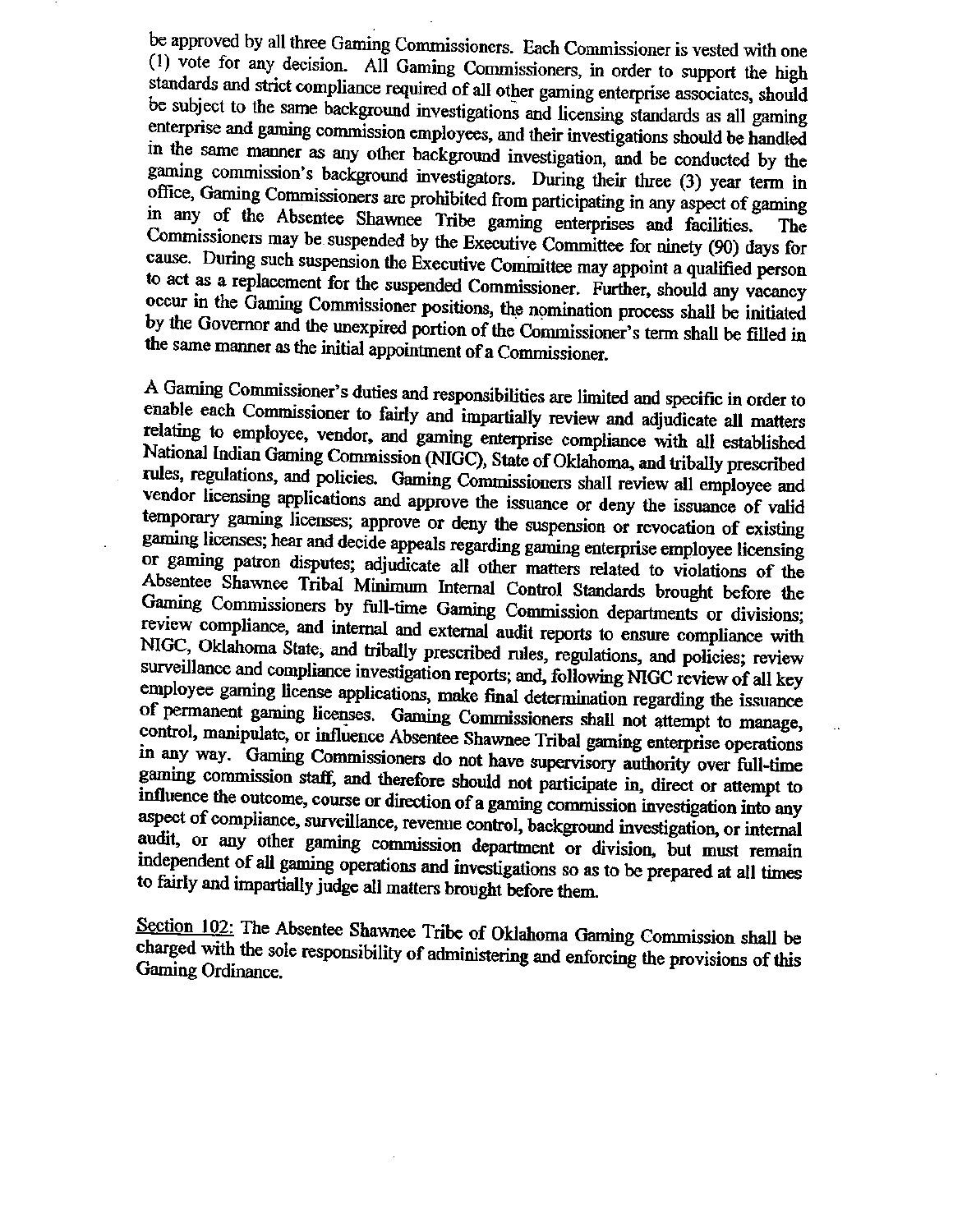**It shall be the responsibility of the Gaming Commission, under** the **direction of the Executive Director, to promulgate regulations necessary to administer the provisions of**  this Gaming Ordinance. These duties shall include, but are not limited to, the following:

- **<sup>1</sup> Printing and making available employee and vendor license application forms for initial and** renewal **Iicenses, as well as any other necessary licenses.**
- **2. Supervising the collection of license fees and other revenues pvcribed in this Gaming Ordinance and other tribal ordinances relating to gaming and gamingrelated activities.**
- **3. Processing dl license applications.**
- . . **4. Issuing** licenses.
- **5. Determining and regulating app1icable license fees.**
- **6. Performing** intend **audits and contracting for external audits in** accordance **with NIGC, Oklahoma State, and tribaI rules, regulations and policies.**
- **7. Reviewing all gaming equipment** and **gaming operation 'contmcts, records, documents necessary and pertinent to the fmncial accountabilities of licensees, or.enfoxcement of any provision of gaming equipment and gaming operation contracts, agreements, and this or other related gaming ordinances.**
- **8. Conducting all aspects of gaming licensing. The Absentee Shawnee** *Tribe* **of**   $O$ klahoma Gaming Commission shall have the power and authority to deny **any application, to hit, condition, suspend, or revoke any license, to order the imposition of a fine upon any licensed person or gaming vendor for any cause deemed reasonable by the Gaming Commission, or to make assessment**  for money owed the Absentee Shawnee Tribe of Oklahoma by contract or license agreement, and to levy collection of the same with or without notice.
- 9. Performing any other duties required in the Gaming Ordinance or in any amendments thereto or other duties which may be hereafter specified by the **Absentee Shawnee Tribe of OHabom Gaming Cammission.**
- **10. Defending their actions in any court of competent jurisdiction or initiating any actions with** fhe **consent of the Executive Committee.**

Section 103: The Absentee Shawnee Tribe of Oklahoma Gaming Commission may **exercise any proper power and authority necessary to perform the duties assigned by this Gaming Ordinance, and is not limited by any enumeration of powers in the chapter.**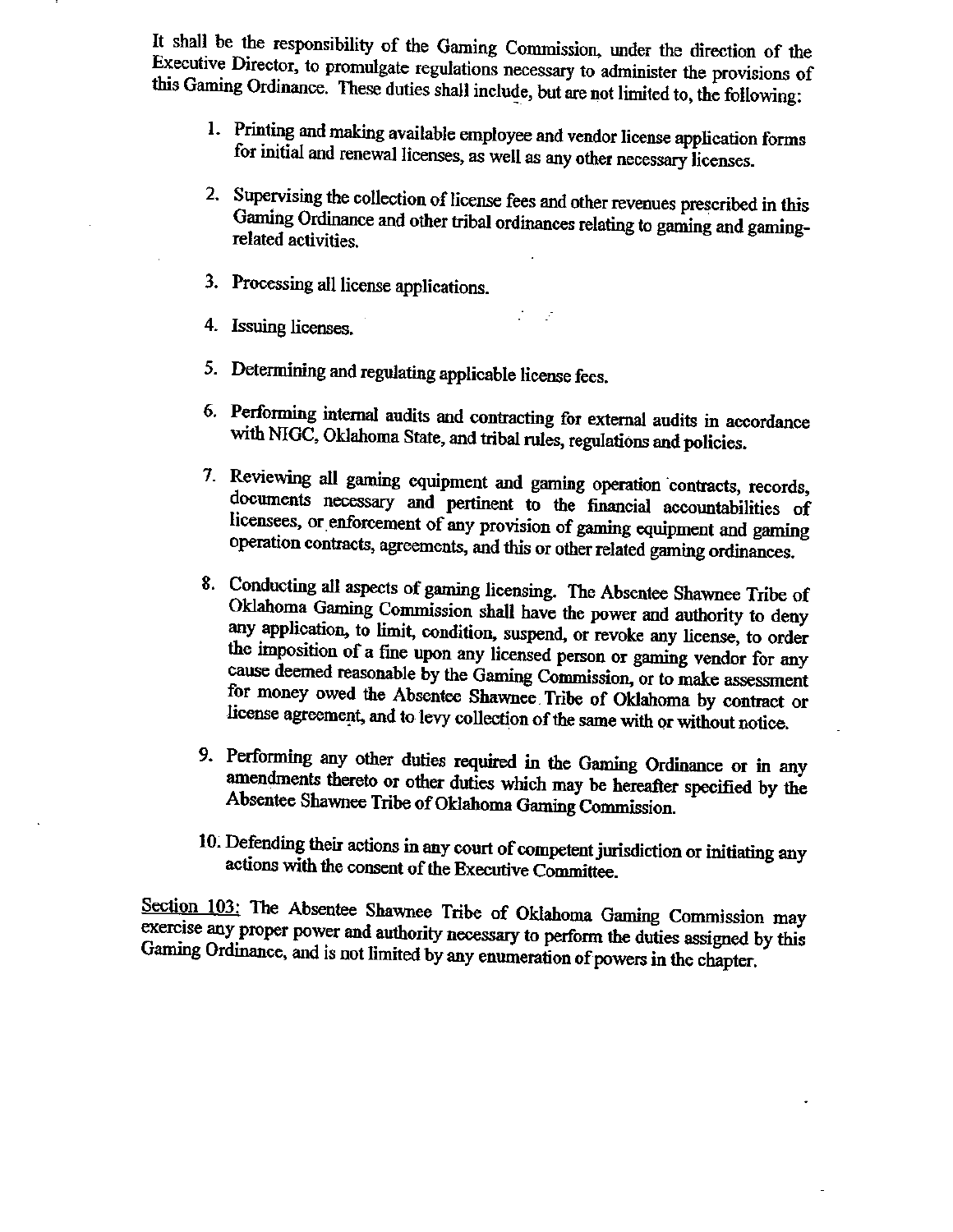**Section 204: The Absentee Shawnee Tribe of Oklahoma Garning Commission may refuse** *to* **reveal, at my court proceedings,** *the* **identity of any informant, if such revelation would subject the informant to bodily** ham. -

**Section 105: Regular and special meetings of the Absentee Shawnee Tribe of Oklahoma Gaming Commission may be held, at the discretion of the Absentee Shawnee Tribe of Oklahoma Gaming Commission, at** such **times** and **places as may be convenient and open to** tribal **members, with the notice** posted **in a public place at least twenty-four** (24) **hours prior to the meeting.** 

**Section 106: The Absentee Shawnee Tribe of Oklahoma Gaming Commission may organize and form departments or divisions as may be necessary and** from **time to time alter such plan of organization as may be expedient,,. The Absentee Shawnee Tribe of**  Oklahoma Gaming Commission shall recommend the budget for operations to the **Executive Committee, and take any other steps necessary to fulfil1 duties and responsibilities under the Gaming Chhance.** 

**Section 107: In adopting,** amending, **or repealing any regulations** under **this Gaming Ordinance, the Absentee Shawnee Tribe of Oklahoma** *Gaming* omm mission **shall give prior notice of the proposed action to aU licenses and** *other* **persons whom the Absentee Shawnee Tribe of Oklahoma Gaming Commission has mason to beleve have a legitimate and bona fide interest in such proposed action.** 

**Section 108: The Absentee Shawnee Tribe of Oklahoma Gaming Commission shall afford an applicant for a license or** *permit* **an opporhmity for a hearing** with **the** tbree **(3) Gaming Commissioners prior to** final **action denying such applications** and **shall afford a**  licensee or any other person or persons subject to the Gaming Ordinance the same **opportunity for a hearing with the three (3) Garning Commissioners prior to taking final action resulting in** temhthg, **revoking, suspending, or Iimiting a lime or any other adverse action the Absentee Shawnee Tribe of Oklahoma Gaming Commission deems**  appropriate; provided that the Absentee Shawnee Tribe of Oklahoma Gaming **Commission, with the approval of** the **Executive Director,** *may* **summarily and temporarily suspend or extend the suspension of a gaming license for** sixty **(60) days in those cases where such action is darned appropriate by the Absentee Shawnee Tribe of Oklahoma Gaming Commission. In cases where a license is suspended prior to a hearing, an opportunity for a hearing with the three (3) Gaming Cornmissioners shall be provided.** 

Section 109: Whenever upon specific factual finding the Absentee Shawnee Tribe of Oklahoma Gaming Commission determines that any person has failed to comply with the **provisions of the Gaming Ordinance,** *or* **any regulation promulgated hereunder, the Absentee Shawnee** Tribe **of Oklahoma Gaming Commission shall make a certification of fmdings with a copy thereof to the subject or subjects of that determination. After five (5) days notice, and within ninety (90) days thereof, the Absentee Shawnee Tribe of Oklahoma Gaming Commission's** *Gaming* **Commissioners shall hold a hearing at which time the subject shall have** the **opportunity to be heard** and **present evidence.** 

 $\ddot{\phantom{0}}$